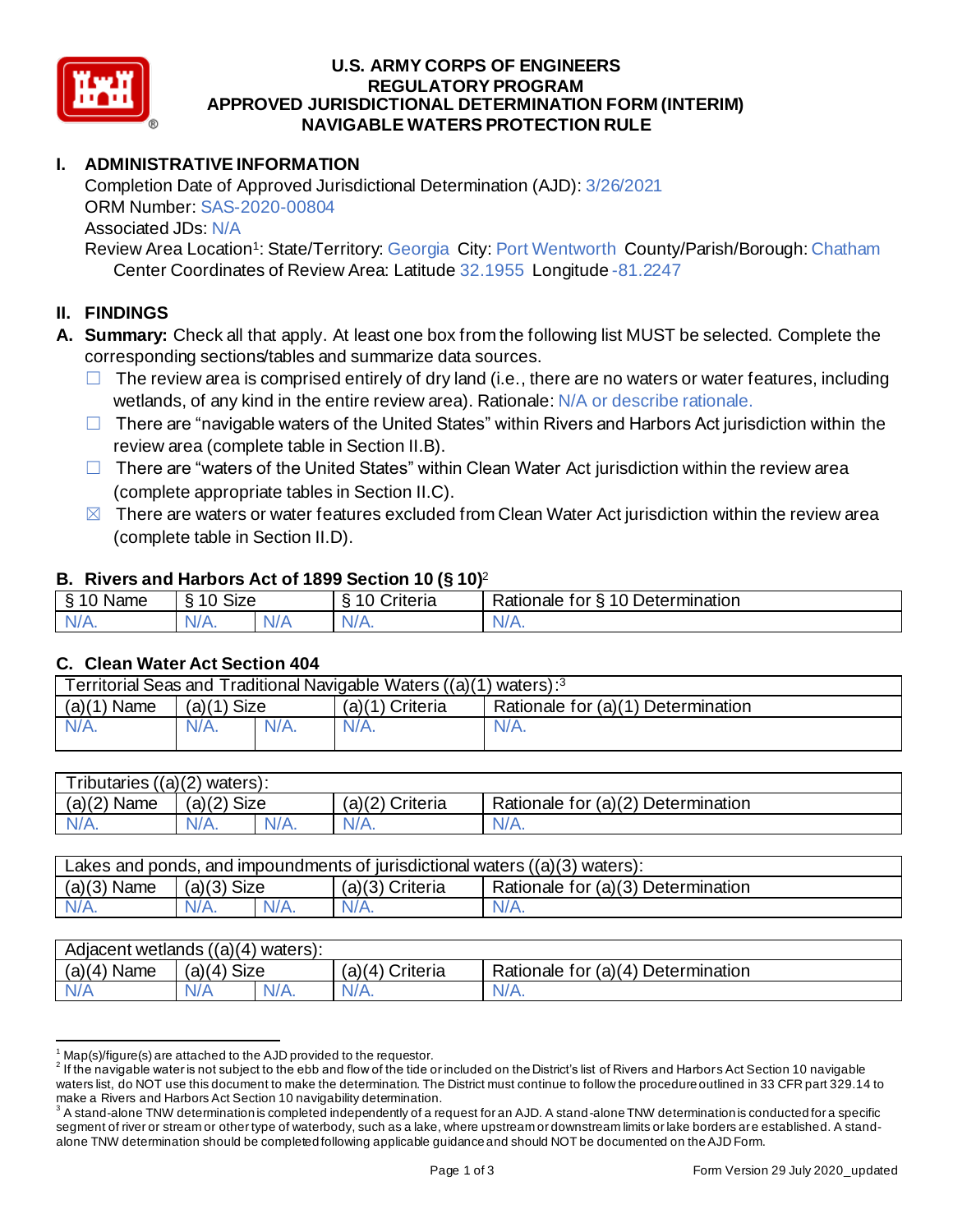

#### **U.S. ARMY CORPS OF ENGINEERS APPROVED JURISDICTIONAL DETERMINATION FORM (INTERIM) NAVIGABLE WATERS PROTECTION RULE REGULATORY PROGRAM**

# **D. Excluded Waters or Features**

| D. Excluded Waters or Features                      |                       |                  |                                    |                                                                                                                                                                                                                                                                                                                                                                                                  |  |  |
|-----------------------------------------------------|-----------------------|------------------|------------------------------------|--------------------------------------------------------------------------------------------------------------------------------------------------------------------------------------------------------------------------------------------------------------------------------------------------------------------------------------------------------------------------------------------------|--|--|
| Excluded waters $((b)(1) - (b)(12))$ : <sup>4</sup> |                       |                  |                                    |                                                                                                                                                                                                                                                                                                                                                                                                  |  |  |
| <b>Exclusion Name</b>                               | <b>Exclusion Size</b> |                  | Exclusion <sup>5</sup>             | Rationale for Exclusion Determination                                                                                                                                                                                                                                                                                                                                                            |  |  |
| <b>Wetland A</b>                                    | 0.2                   | $\text{acre}(s)$ | $(b)(1)$ Non-<br>adjacent wetland. | This feature is not adjacent to any $(a)(1)-(a)(3)$<br>waters as defined by the NWPR. This wetland<br>does not abut any $(a)(1)-(a)(3)$ waters, is not<br>inundated by any $(a)(1)-(a)(3)$ waters in a typical<br>year, is physically separated from all (a)(1)-(a)(3)<br>waters and does not have a direct hydrologic<br>surface connection to any $(a)(1)-(a)(3)$ waters in<br>a typical year. |  |  |

## **III. SUPPORTING INFORMATION**

- **A. Select/enter all resources** that were used to aid in this determination and attach data/maps to this document and/or references/citations in the administrative record, as appropriate.
	- $\boxtimes$  Information submitted by, or on behalf of, the applicant/consultant: Approved JD Request submitted to the Corps on November 4, 2020
		- This information is sufficient for purposes of this AJD. Rationale: N/A
		- $\Box$  Data sheets prepared by the Corps: Title(s) and/or date(s).
		- ☒ Photographs: Aerial: Figure No. 5: Ortho Aerial
		- $\boxtimes$  Corps site visit(s) conducted on: February 3, 2021
		- □ Previous Jurisdictional Determinations (AJDs or PJDs): N/A
		- ☐ Antecedent Precipitation Tool: *provide detailed discussion in Section III.B*.
		- ☒ USDA NRCS Soil Survey: Figure No. 3: NRCS Soil Map
		- ☒ USFWS NWI maps: Figure No. 4: National Wetlands Inventory
		- ☒ USGS topographic maps: Figure No. 2: USGS Topographic Map

## **Other data sources used to aid in this determination:**

| Data Source (select)       | Name and/or date and other relevant information |
|----------------------------|-------------------------------------------------|
| <b>USGS Sources</b>        | $N/A$ .                                         |
| <b>USDA Sources</b>        | $N/A$ .                                         |
| NOAA Sources               | LiDAR                                           |
| <b>USACE Sources</b>       | $N/A$ .                                         |
| State/Local/Tribal Sources | $N/A$ .                                         |
| <b>Other Sources</b>       | N/A                                             |

**B. Typical year assessment(s):** The information submitted by Resource and Land Consultants, indicate that they reviewed the project area on October 20, 2020. The data forms provided by Resource and Land Consultants, indicate that they reviewed the project area on October 26, 2020. Using the Antecedent

 $^4$  Some excluded waters, such as (b)(2) and (b)(4), may not be specifically identified on the AJD form unless a requestor specifically asks a Corps district to do so. Corps districts may, in case-by-case instances, choose to identify some or all of these waters within the review area.

to do so. Corps districts may, in case-by-case instances, choose to identify some or all of these waters within the review area.<br><sup>5</sup> Because of the broad nature of the (b)(1) exclusion and in an effort to collect dataon sp exclusion, four sub-categories of (b)(1) exclusions were administratively created for the purposes of the AJD Form. These four sub -categories are not new exclusions, but are simply administrative distinctions and remain (b)(1) exclusions as defined by the NWPR.